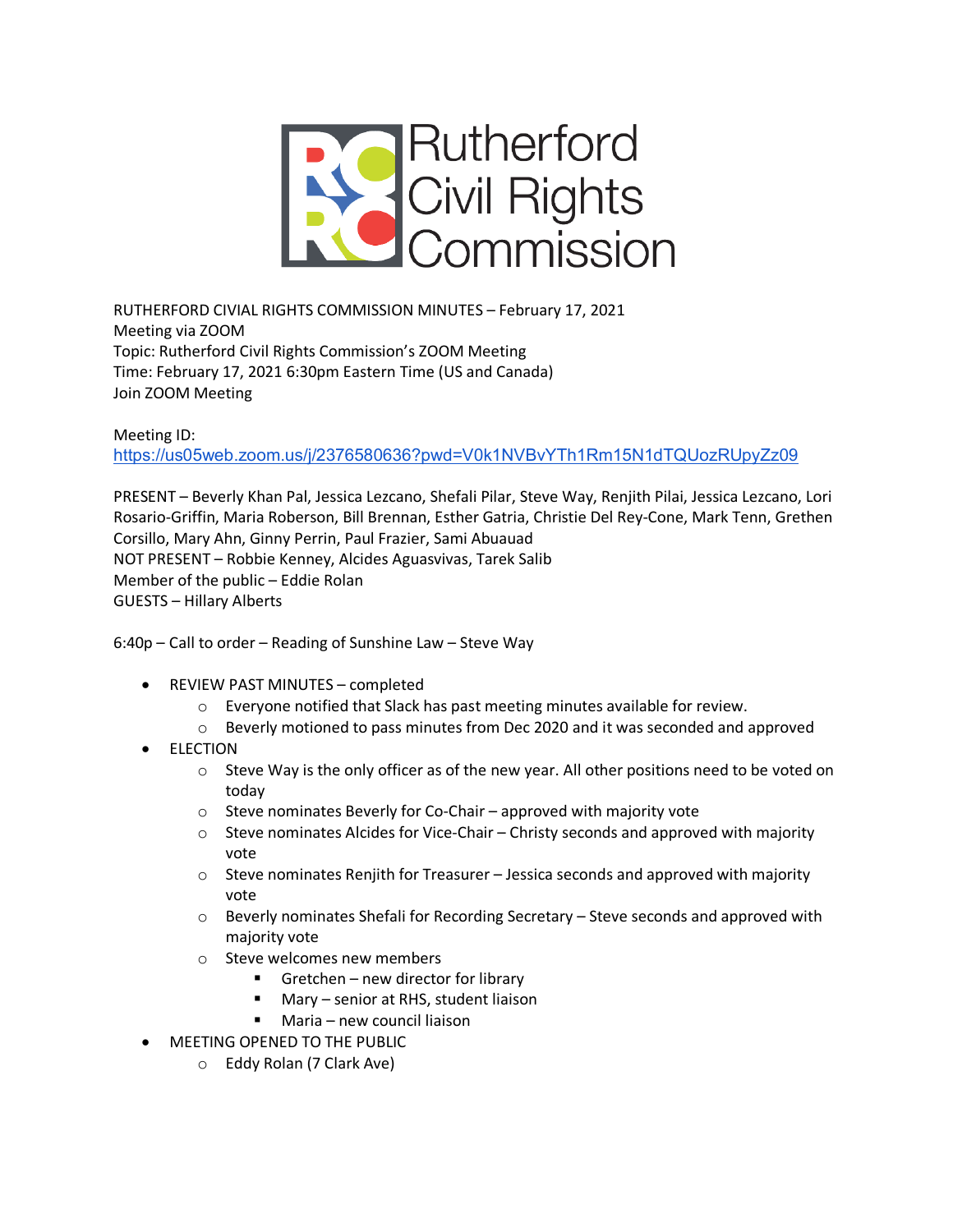- Notifies us that there is a lack of public commenting during ZOOM calls during mayor and council meetings. The ACLU in NJ had gotten together and agree that commenting should be allowed.
- He is hoping that the RCRC can be instrumental in hosting a local town forum.
- $\circ$  Beverly Khan speaking on behalf of Hillary
	- Hillaryis part of the Junior Women's Club in Rutherford but is joining as a citizen of Lyndhurst to try to model what we are doing in Rutherford in Lyndhurst
- o Bill Brennan (29 Hastings Ave)
	- § He has always been interested in the work of the Civil Rights Commission and issues of racial injustice in the state and in Rutherford. Learned on FB group RARI (Rutherford Anti-Racism Initiative) that HS students were asked to debate pro/con of slavery and that became a topic of conversation on the RARI forum. He is wondering if it is something that we would address in RCRC or if that is something that should be left to the RARI group.
	- Steve Way clarifies that although our goal is to educate, we would only intervene if there is a formal complaint or an individual comes to us for help.
	- § Christie says that she understands the rules and limitations of RCRC w/o a formal complaint but is there a way to do some outreach to be able to remind people we are here and are able to help
	- Lori is an Admin RARI group was established around the George Floyd incident. There are multiple different groups in RARI including one that is speaking with Mr. Hurley about the curriculum.
- COMMITTEES
	- o Ginny presented ideas for committees.
		- Education
		- Fundraising/Finance
		- Archives organization of all documents
		- Communications to ensure information about the commission is accurate everywhere and allow people to learn about us and contact us easily
		- Multicultural Festival
		- Outreach building partnerships with current businesses in town and county organizations
		- Rules/Governance/Mediation
		- Planning Calendar
		- § Website/social media to ensure that all information on those forums are tied in together.
		- § Steve makes a motion to form the committees mentioned below, Christie seconds it, and majority vote approves the following committees:
			- Education/Thematic Events/Calendar
			- Communications/Outreach/Website/Social Media
			- Fundraising/Finances
			- Archives
			- Multicultural Festival
			- Rules/Governance/Mediation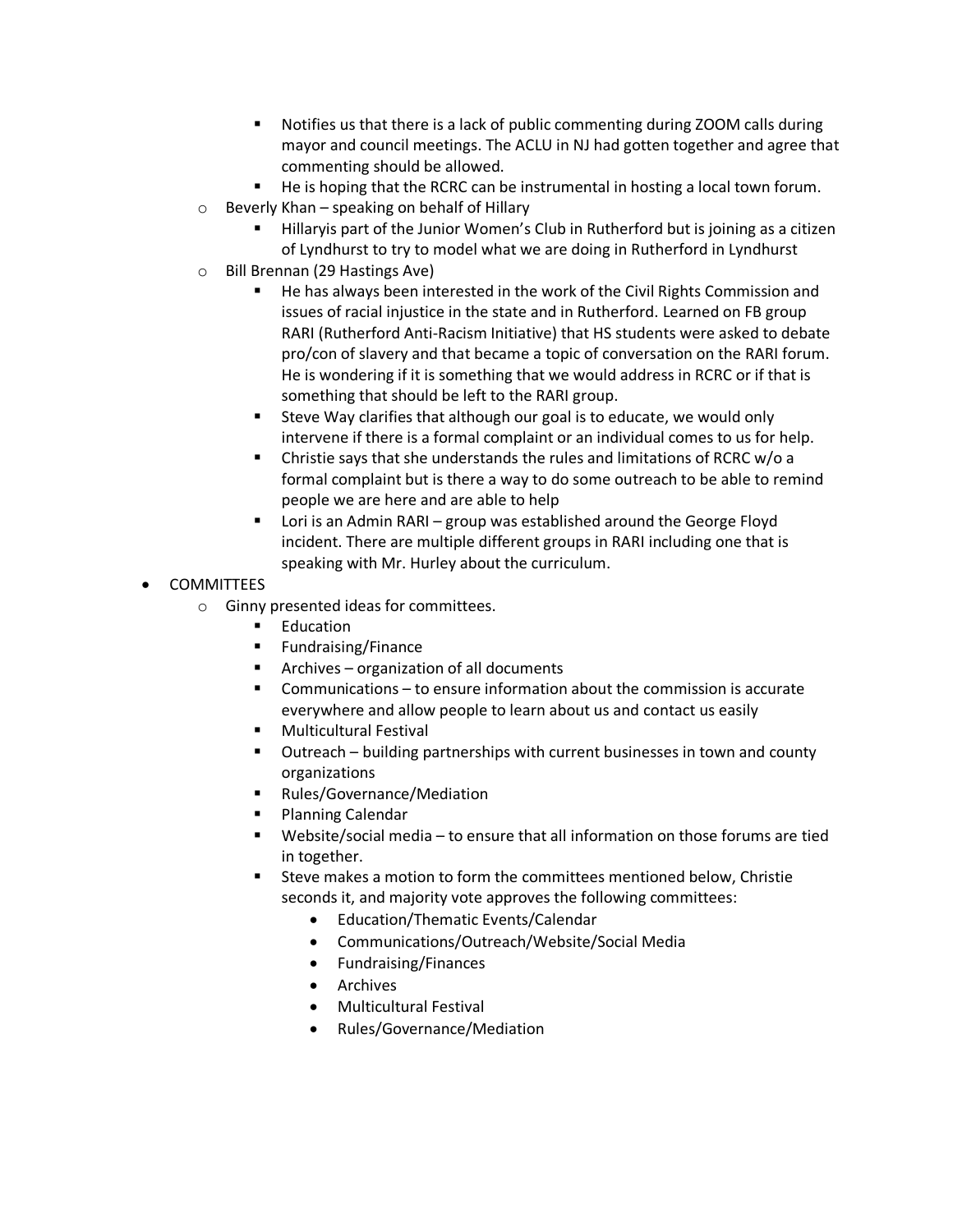- BYLAWS
	- o Christie says she and Lori are trying to coordinate with the town lawyer to discuss what the bylaws have been and what they should be. They want to get his approval before modifying any of original bylaws.
- **FINANCES** 
	- $\circ$  Renjith says we have \$5128.91 in treasury as of Jan 28<sup>th</sup>
	- o Website renewed for \$28.16
		- We have two active websites and they need to have the domain names linked/redirected to eliminate cost of paying for two sites
- **ARCHIVES** 
	- $\circ$  Steve says we were awarded a grant of \$725 for our archives to fund a professional scanner to scan our old documents.
- BLACK HISTORY MONTH
	- o Family Movie Night
		- "Sounder" for Feb 19<sup>th</sup> 7pm
		- May have to get cancelled because Maria says that she got a call from Shawn Stutter that Disney is very stringent about streaming movies, especially over ZOOM. The library has authorization and two movie licenses to stream movies only onsite (not via ZOOM). The concern with ZOOM is with regards to piracy.
		- **•** Ginny asked if we can find out if they will allow it since so many things are being done virtually now
	- o Book club at 8pm tonight Promise Land by Barak Obama
	- $\circ$  Poetic celebration 7pm on Feb 24th only one person has signed up to read a poem so far
		- Mary will spread the word about the event in school
		- **•** Deadline of Feb  $19<sup>th</sup>$  to read or submit poems
	- $\circ$  Book club 8pm on Feb 24<sup>th</sup> Calvin Spann
	- o Poster essay contest typically sponsored by Felician University. Beverly is reaching out to the new president (Admiral Crawford) to sponsor the event for 2022 and to see if he can be a guest for the Fireside Chats.
- SCHOLARSHIP
	- o When we get the Education Committee going, we will get started on this again.
- MULTICULTURAL FESTIVAL
	- o Steve would like to have it mid-May and if we have to post-pone it, so be it but we will definitely have the event this year.
- B. GOLDBERG LETTER
	- $\circ$  Beverly read a letter dated Jan 26<sup>th</sup> from B. Goldberg which gave thanks for being awarded the RCRC Community Service Award
- **NEWSLETTER** 
	- o Maria says that she knows that the council puts out a newsletter every 2 weeks (comes out the Thursday or Friday after the council meeting) and she said if the RCRC wants to include anything in it, to pass it to her.
- GOALS FOR 2021
	- o Mark wants to start an annual outdoor film screening series during the summer. It is a nice way for people to get together in town. Perhaps in Lincoln Park. Will typically have to begin after sundown (perhaps 9pm) so there can be speeches or musical performances beforehand.